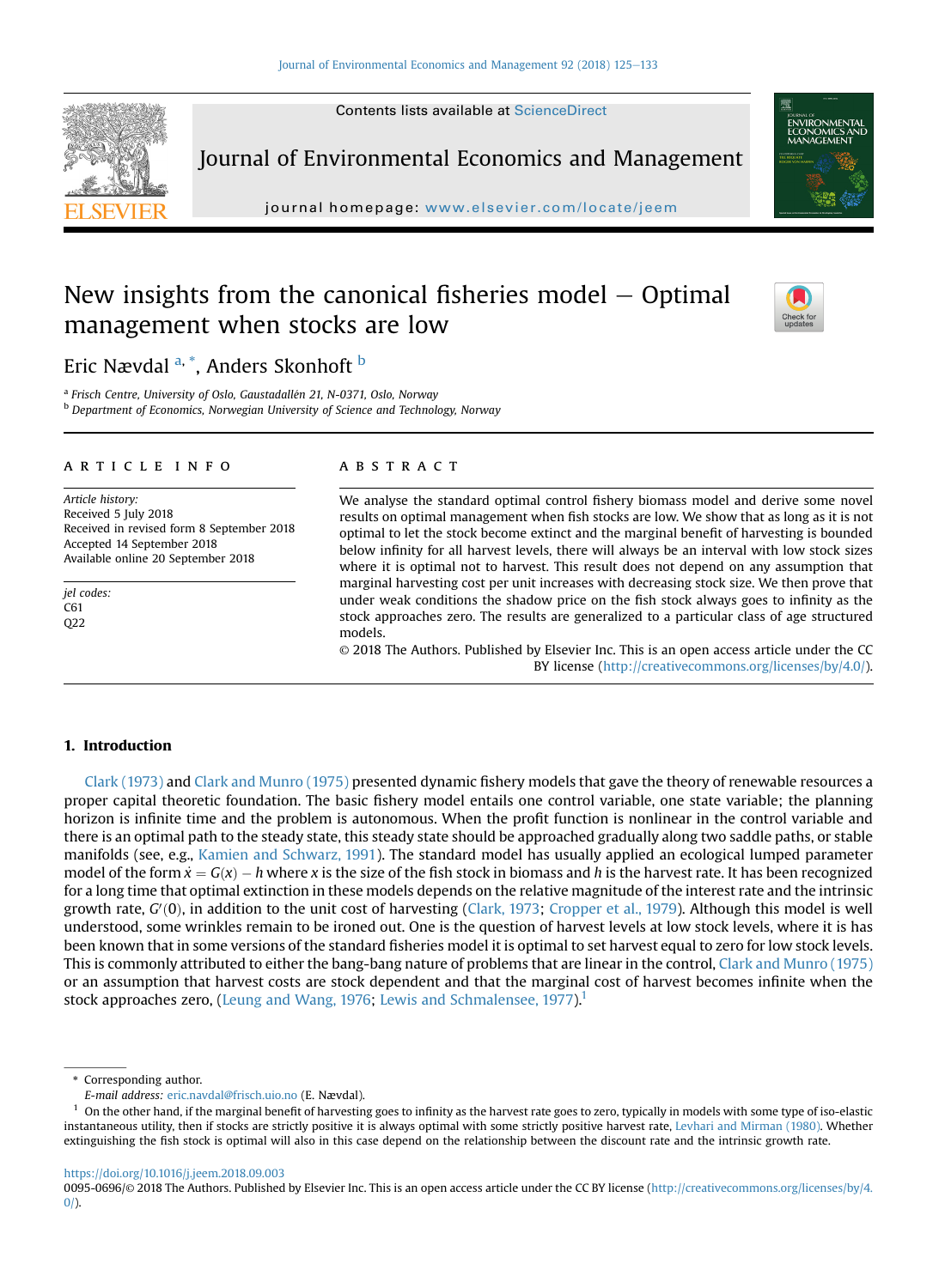<span id="page-1-0"></span>In what follows, we show that these assumptions are not necessary. In order to properly analyse optimal harvest levels at low stocks, it is crucial to examine the behaviour of the shadow price at low stock levels. We argue below that analysing the properties of the shadow price is equivalent to analysing the stable saddle path in a phase diagram in stock/shadow price space. If we interpret the stable saddle path as a function that maps the state variable into the shadow price it is evident that the stable saddle path is in fact the derivative of the value function. We then demonstrate that the shadow price of a renewable resource goes to infinity if the growth in the resource is zero at zero stock. This fact has remarkably not been noted in the literature, except for the case where revenue is a linear function of harvest levels, [Nævdal \(2016\)](#page-8-0). In his milestone book on natural resource economics Colin Clark stays silent on this. He draws the basic fishery model phase-diagram in the stock  $-$ harvest space, but the saddle path is not drawn for low harvest levels, [Clark \(1991,](#page-8-0) p. 99) and also [Conrad and Clark \(1987,](#page-8-0) p. 56). In the well-recognized book by [Leonard and Long \(1992\)](#page-8-0) on optimization and dynamic control models, the saddle path illustrating a schooling fishery is only indicated for a restricted set of values in the stock – shadow price space ([Leonard and](#page-8-0) [Long \(1992](#page-8-0), p. 296) and is not drawn for values of the stock close to zero.

In Section 2 below, we first formulate and analyse our baseline model exemplified by a schooling fishery where the net harvest benefit is a concave function of harvest. In Section [3,](#page-3-0) we next apply fast/slow-dynamics and show that the results apply to at least some age structured models. Section 4 concludes the paper with a discussion of the results and relating them to the concept of harvest control rules.

## 2. The canonical fisheries model

The following is the basic version of the fisheries model where a schooling fishery is considered. In a schooling fishery there are no stock dependent harvest costs. We assume that the net instantaneous benefits from harvesting is given by a continuous and strictly concave function  $D(h)$  with  $D(0) = 0$ , and where  $D'(h) > 0$  over an interval  $[0, h_{max}]$  where  $h_{max} \leq \infty$ .<br>For potational convenience we denote  $D'(h)$  as  $d(h)$  Note that strict concavity of  $D(h)$  en For notational convenience we denote  $D'(h)$  as  $d(h)$ . Note that strict concavity of  $D(h)$  ensures that  $d(h)$  has an inverse defined<br>for all positive values of its argument. In order to ensure that our results are not the for all positive values of its argument. In order to ensure that our results are not the result of assuming infinite derivatives of  $D(h)$ , we postulate that  $0 < d(0) < \infty$  which is a crucial assumption driving our results. The natural growth function  $G(x)$  is taken to be strictly concave and satisfy  $G(0) = 0$ ,  $G'(x) > 0$  over some interval  $[0,\overline{x})$  and  $G'(x) < 0$  for  $x > \overline{x}$ . We assume that the interval  $G'(0) > 0$  which is reasonable for most fish species It is also assumed intrinsic growth rate exceeds that of the discount rate,  $G'(0) > \rho$ , which is reasonable for most fish species It is also assumed<br>that there is some number  $K \searrow \overline{\nu}$  denoted carrying canacity, such that  $G(K) = 0$ . The sp that there is some number  $K > \overline{x}$ , denoted carrying capacity, such that  $G(K) = 0$ . The specification of  $G(x)$  is in line with standard growth functions such as the logistic one, which is used in our numerical illustrations. The assumptions lead to the following optimization problem:

$$
V(x(0)) = \max_{h \ge 0} \int_{0}^{\infty} D(h)e^{-\rho t}dt \quad \text{subject to } \dot{x} = G(x) - h, \text{ and } x(0) \text{ given}, \tag{1}
$$

where  $h > 0$  is the harvest and  $x > 0$  is the size of the fish stock and  $\rho > 0$  is the discount rate. The current value Hamiltonian for this problem is:

$$
H = D(h) + \mu(G(x) - h). \tag{2}
$$

Here  $\mu$  is the co-state variable. The Hamiltonian is concave in  $(h, x)$ , so sufficiency theorems such as Theorem 9.11.1 in [Sydsæter et al. \(2005\)](#page-8-0) are fulfilled. The necessary conditions become:

$$
\frac{\partial H}{\partial h} = d(h) - \mu \le 0 \ (= 0 \text{ if } h > 0)
$$
 (3)

and

$$
\dot{\mu} = (\rho - G'(\mathbf{x}))\mu. \tag{4}
$$

(3) follows from maximising the Hamiltonian with respect to  $h$ , when  $H$  is a concave function of  $h$ . Transversality conditions must also be checked. By assumption there exist a steady state and we show below that the optimal path converges to this steady state from any  $x(0) > 0$ . It is straightforward to check that  $\lim_{t\to\infty}\mu(t)(y(t) - x(t))e^{-\rho t} \ge 0$  where  $x(t)$  is the optimal state  $y(t)$  and  $y(t)$  and  $y(t)$  and  $y(t)$  and  $y(t)$  and  $y(t)$  and  $y(t)$  and  $y(t)$  and state variable and  $y(t)$  all other admissible functions. As  $y(t)$ ,  $x(t)$  and  $\mu(t)$  are all finite, this expression goes to zero. The transversality condition given in Theorem 9.11.1 in [Sydsæter et al. \(2005\)](#page-8-0) therefore holds and with the rest of our assumptions implies that sufficient conditions for optimality hold. Control condition (3) implies that  $d(0) < \mu \Rightarrow h = 0$  and condition (3) may be rewritten as:

$$
h = \max\left(0, d^{-1}(\mu)\right). \tag{5}
$$

Inserting Eq. (5) into the natural growth equation yields next: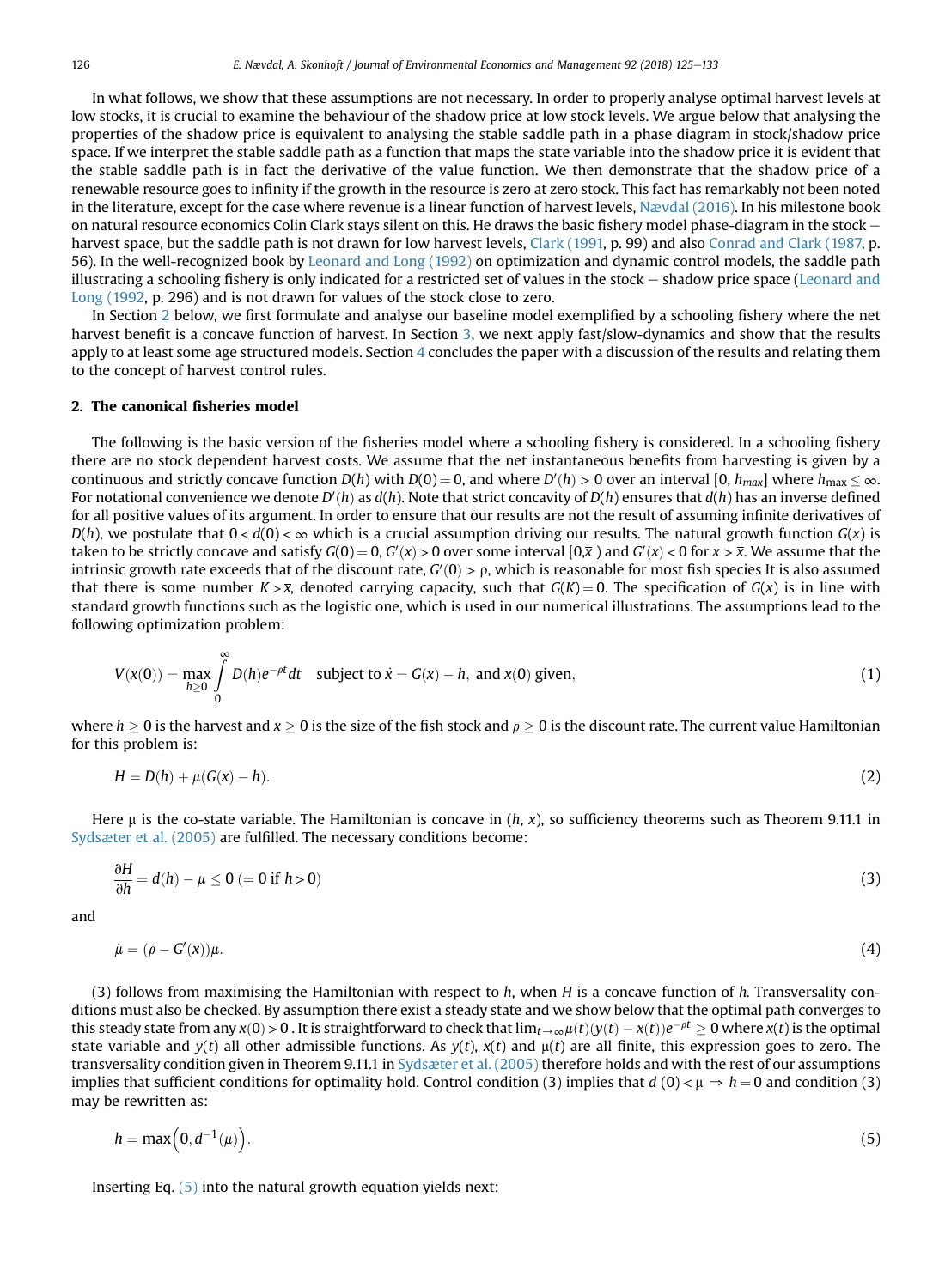$$
\dot{x} = G(x) - \max\left(0, d^{-1}(\mu)\right). \tag{6}
$$

We can use Eqs. [\(4\) and \(6\)](#page-1-0) to obtain a phase diagram in the  $(x, \mu)$ -space. The isocline for  $\dot{x} = 0$  may be constructed as follows:

$$
\dot{x} = G(x) - \max\left(0, d^{-1}(\mu)\right) = 0
$$
\n
$$
\begin{array}{c}\n\dot{x} = G(x) - \max\left(0, d^{-1}(\mu)\right) = 0 \\
\mu = \varphi(x) = d(G(x)) \quad \forall \{x : h > 0\}\n\end{array} \tag{7}
$$

Note that  $\varphi(0) = \varphi(K) = d(0)$  and that  $\varphi(x) < d(0)$  for all  $x \in (0, K)$ . The isocline for  $\mu = 0$  is given by:

$$
\begin{aligned}\n\dot{\mu} &= (\rho - G'(\mathbf{x}))\mu = 0\\
\psi &= 0 \text{ or } \mathbf{x} = G'^{-1}(\rho)\n\end{aligned}
$$
\n(8)

We shall assume that there is a pair  $(x, y) = (x_{ss}, \mu_{ss})$  that solves the equations  $\dot{x} = 0$  and  $\dot{\mu} = 0$  and hence defines the equilibrium (steady state) of our model. The isoclines in Eqs.  $(7)$  and  $(8)$  are depicted and discussed in Fig. 1.

To complete the phase diagram we need to draw stable manifolds satisfying the directional derivatives. For  $x > x_{ss}$  this is a fairly straightforward task. On the other hand, for  $x < x_{ss}$  it is not obvious whether  $\mu$  along the stable manifold should take values such that  $\mu < d(0)$  for all x, or  $\mu > d(0)$  if x becomes sufficiently low. We illustrate these two possibilities in Fig. 1 where we draw two hypothetical paths for a stable manifold for  $x$  below its steady state value. Note that both these paths satisfy directional derivatives for x and  $\mu$  both strictly positive. However, there can only be one stable manifold, so we have to choose between them. This is done in Proposition 1, which draws on the observation in Fig. 1 that if there exists a stable saddle path satisfying  $\mu < d(0)$  for all  $x \in (0, x_{ss})$ , then it must originate from the point  $(x, \mu) = (0, d(0))$ .

**Proposition 1.** Any path originating from  $(x, \mu) = (0, d(0))$  can not be a stable manifold.

**Proof.** If the stable manifold starts at  $(x, \mu) = (0, d(0))$  then its slope is given by:



Fig. 1. Isoclines in a phase diagram in the  $(x, \mu)$ -space. The isoclines at  $x = 0$ ,  $x = K$  and  $\mu = 0$  are not drawn. The black arrows indicates system directions on the isoclines. The star indicates the steady state point  $(x_{ss}, \mu_{ss})$  that solves the equations dx/dt = 0 and d $\mu$ /dt and it follows from the directions of the black arrows crossing the isoclines that it is a saddle point as expected. Lines with arrows indicating movement towards the steady state are hypothetical stable saddle paths. For values of x below the steady state there are two paths seemingly satisfying directional derivatives for  $x > 0$ . One where the stable manifold starts above the  $\mu = d(0)$  line, and one where the line lies below the  $\mu = d(0)$  line for all x > 0. If this last possibility is the case, the stable manifold must start at the point  $(x, \mu) = (0, 0)$  $d(0)$ ). Proposition 1 shows that this is impossible, so the stable manifold must start at some point where  $\mu > d(0)$ .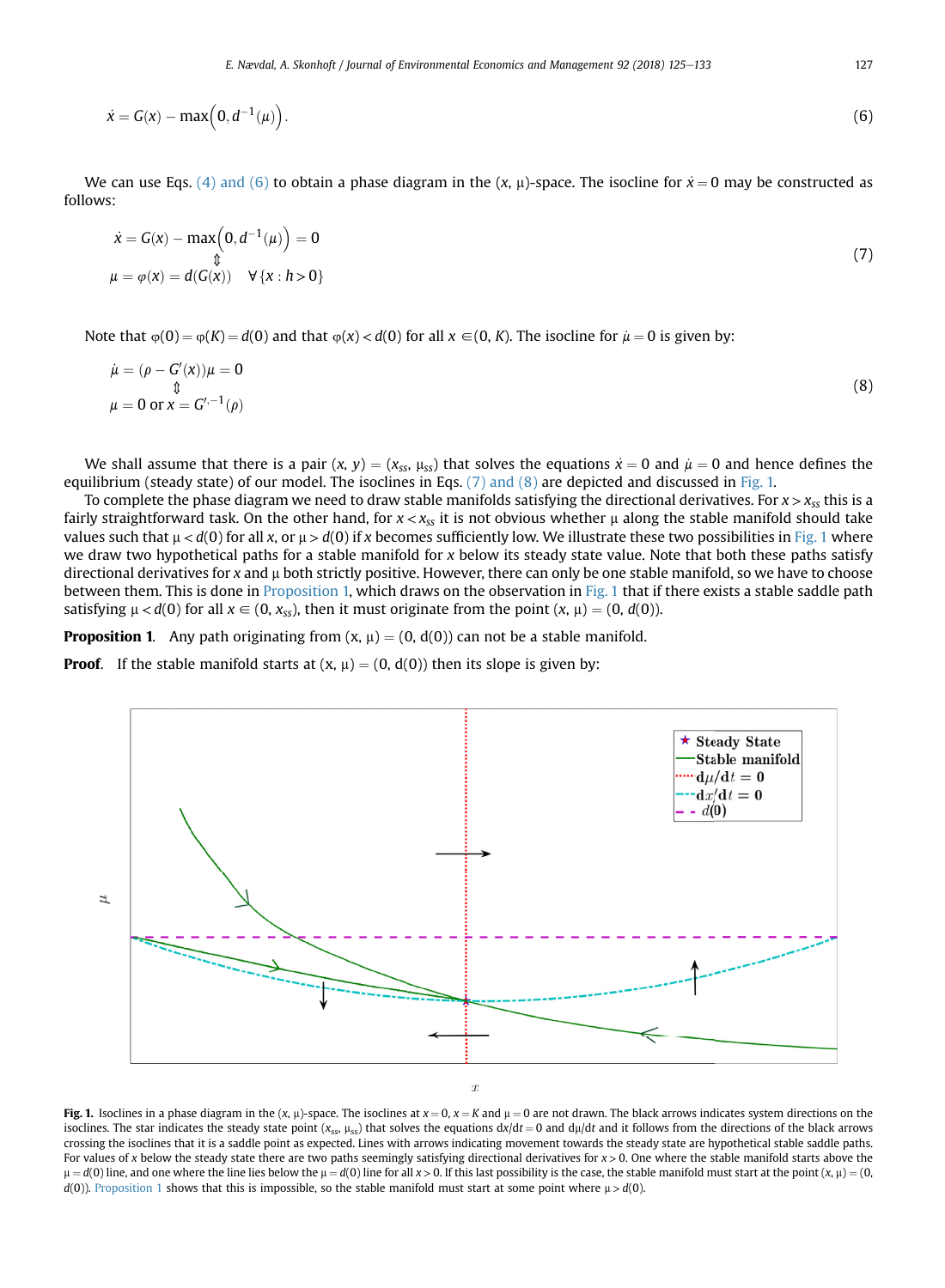<span id="page-3-0"></span>
$$
(d\mu/dx)_{(x,\mu)=(0,d(0))} = (\mu/\dot{x})_{(x,\mu)=(0,d(0))} = \frac{d(0)(\rho - G'(0))}{G(0) - \max(0, d^{-1}(0))}
$$
  
= 
$$
\frac{d(0)(\rho - G'(0))}{G(0)} = -\infty
$$
 (9)

This holds under our assumption of an intrinsic growth rate  $G'(0)$  that exceeds the rate of discount, and  $G(0) = 0$ . This<br>pe is clearly smaller than the finite slope of the isocline for  $\dot{x} - 0$ , so a stable manifold wou slope is clearly smaller than the finite slope of the isocline for  $\dot{x} = 0$ , so a stable manifold would enter into the area below the isocline for  $\dot{x} = 0$ , which implies that the stable manifold cannot go through the steady state.

Proposition 1 has a powerful implication that we sum up in a proposition although the Proof is very simple.

**Proposition 2.** There exists a non-empty interval [0, x\*] where it is optimal to set  $h = 0$ .

**Proof.** It follows from Proposition 1 that there exists a stock level  $x^*$  where the downward sloping stable manifold crosses the line  $\mu = d(0)$ , and therefore h = 0 for all  $x \in [0, x^*]$ .

In [Nævdal \(2016\)](#page-8-0) it was proven that if revenue is linear in harvest, the shadow price would go to infinity as the stock approaches zero. The Proof of this result hinged on the harvest rate being zero if stocks are below the steady state level. Proposition 2 implies that the proof in [Nævdal \(2016\)](#page-8-0) may be generalized to the case where harvest costs also are strictly convex and in this more general case, the shadow price will also go to infinity as the stock approaches zero. This is done in Proposition 3. Proposition 3 thinks of the stable manifold in a slightly unusual manner. The stable manifold is a continuous mapping from x to  $\mu$  and it thus makes sense to think of  $\mu$  as a function of x. We can then use the ratio  $\mu/\dot{x}$  and steady state conditions to construct a differential equation with boundary conditions [\(Judd, 1998,](#page-8-0) Ch.10.7).

**Proposition 3.** Along the stable manifold  $\lim_{x\to 0}\mu(0)=\infty$  holds.

**Proof.** Let  $(x_{ss}, \mu_{ss})$  be the known steady state level of the optimally managed system defined by problem (1). Over the interval  $[x^*, x_{ss}]$  one can find the stable manifold by solving the differential equation:

$$
\frac{\dot{\mu}}{\dot{x}} = \frac{d\mu}{dx} = \frac{(\rho - G'(x))\mu}{G(x) - d^{-1}(\mu)},
$$

with the boundary condition  $\mu_{ss} = \mu(x_{ss})$ . By Proposition 2 there exists an x\* such that  $\mu(x^*) = d(0)$ . One can therefore find the solution for  $\mu(x)$  over the interval [0, x<sup>\*</sup>] by solving the following differential equation:

$$
\frac{\dot{\mu}}{\dot{x}} = \frac{d\mu}{dx} = \frac{(\rho - G'(x))\mu}{G(x)}, \quad \mu(x^*) = d(0).
$$

[Nævdal \(2016\)](#page-8-0) showed that this equation has the solution:

$$
\mu(x) = \frac{d(0)G(x^*)}{G(x)} \exp\left(-\int\limits_x^{x^*} \frac{\rho}{G(\eta)} d\eta\right) \tag{10}
$$

and that  $\lim_{x\to 0}\mu(x) = \infty$ . The calculations are reproduced in the [Appendix.](#page-7-0)

[Propositions 1,](#page-7-0) [2](#page-7-0) and [3](#page-7-0) enable us to draw a more complete phase diagram depicted in [Fig. 2.](#page-4-0) It is worthwhile to note that as the stable manifold entails the allowable combinations of x and  $\mu$  along an optimal path, it may also in fact be interpreted as a function  $\mu(x)$  that gives the derivative of the value function,  $\mu(x) = V'(x)$ . As the value function  $V(x)$  clearly must satisfy  $V(0) = 0$  the value function can be demonstrated in the phase diagram as the area below the st 0, the value function can be demonstrated in the phase diagram as the area below the stable manifold as indicated by the shaded area in [Fig. 2](#page-4-0).

## 3. Age structured models

We now examine age structured models in order to see if the results from above carry over. In particular, we want to check whether the shadow price goes to infinity as the stock approaches zero, and whether this also implies that no harvesting will occur at low stock levels.

Recent years have seen increased interest in the economics of age structured models and the implications of dropping lumped parameter models (see, e.g., [Tahvonen, 2009](#page-8-0), and [Skonhoft et al., 2012\)](#page-8-0). Typically, the cohort length of a fish stock is measured in one year as reproduction usually occurs on an annual basis and fish species often have a life span of many years. Therefore, to construct a complete age structured model, usually requires several cohorts with year-class specific contribution to recruitment as well as year-class specific natural survival and harvest rates. Indeed, age structured models quickly become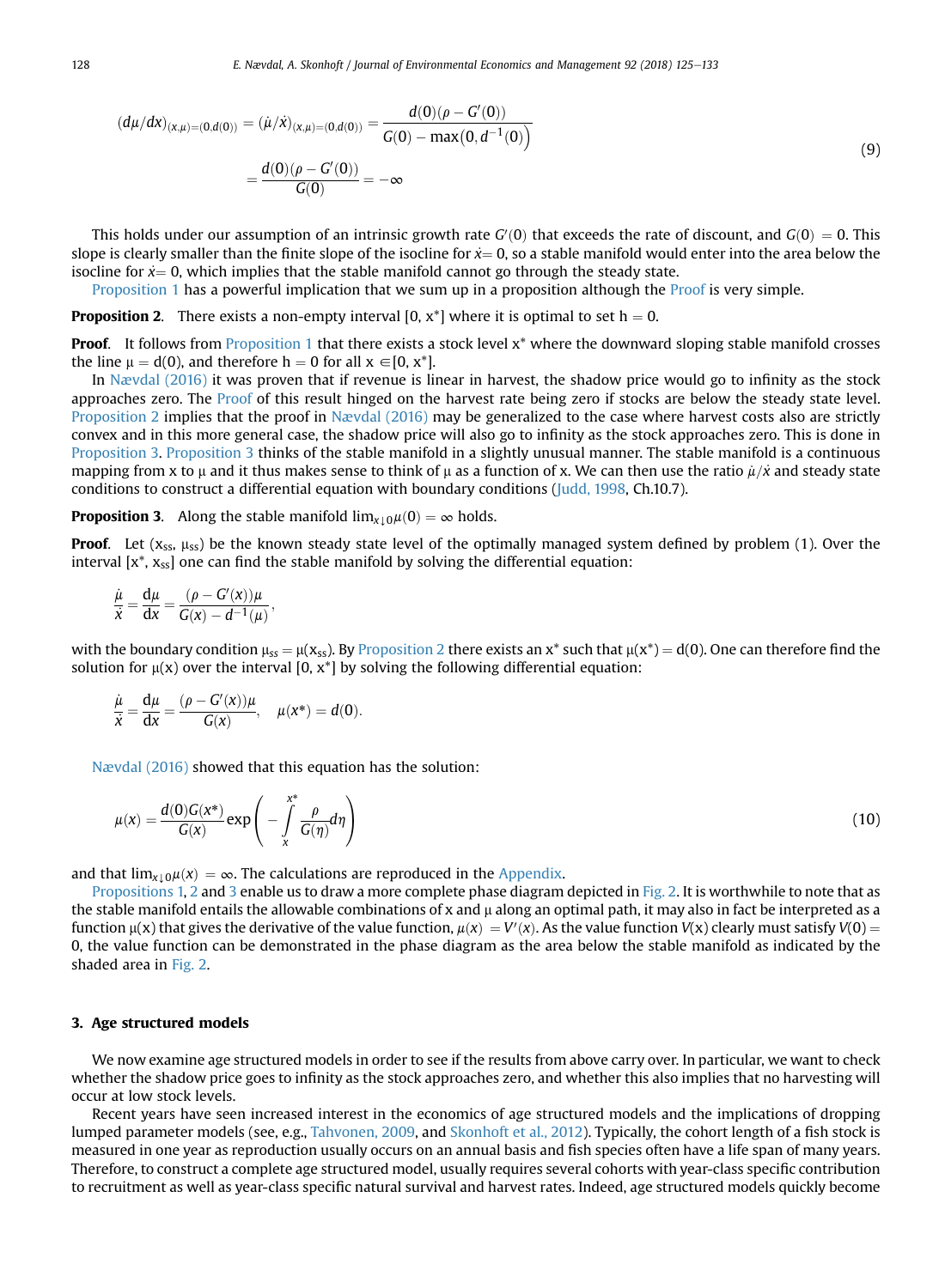<span id="page-4-0"></span>

Fig. 2. Computer generated phase diagram for the model in Eq. [\(1\).](#page-1-0) Note that  $\mu$  along the stable manifold increases as x goes to zero. As proven in Proposition 3 it does in fact go to infinity. It crosses the line  $\mu = d(0)$  at x\*. From Eq. [\(5\)](#page-1-0) it should be clear that  $\mu \ge d(0)$  for  $x \le x^*$  implies that for  $x \le x^*$  we have that  $h = 0$ . The stable manifold is in fact the derivative of the value function. As  $V(0) = 0$ , the area under the stable manifold is therefore the value function. The shaded area shows  $V(x^*)$ , which is the value of the fishery at the stock level  $x^*$ . Although Propositions 1-3 hold for general growth and cost functions with the properties stated in the text, the graph is drawn using a logistic growth function  $G(x) = rx(1 - x/K)$  with  $K = 10$  and  $r = 1$ . The benefit function  $D(h) = ph - C(h) = 5h - \frac{1}{2}h^2$ , with  $p = 5$  as the fixed field price and  $C(h) = \frac{1}{2}h^2$ . 5 as the fixed fish price and  $C(h) = \frac{1}{2}h^2$  as the cost function. The discount rate has been set to  $\rho = 0.05$ .

analytically intractable. Here we analyse two simplified cases. One case where the adult period is relatively short compared to the time span of the young fish. This may correspond to e.g. wild Atlantic salmon (Salmo salar) where most of the species' life history is in the native river  $(2-4$  years) before it migrates into the ocean and spends  $1-2$  year there before returning back to spawn in its native river. After spawning it dies (about 90%). The second case we analyse is where the period as a young is short relative to the time (potentially) spent as an adult. This may correspond to e.g., North-East Atlantic cod (Gadus morhua) which becomes old enough to spawn at the age of 3 years and may live to become more than 20 years old. In these two particular cases we can use the differences in the time span of cohorts to utilise slow/fast-dynamics in order to simplify the analysis (see, e.g., Crépin, 2007 and [Guttormsen et al., 2008\)](#page-8-0).

We explore these two cases within a very simple age structured model with two cohorts, young, x, and adult, y. Both age classes are measured in number of fish, and it is assumed that only adult fish are harvested. The growth equation for young fish is first given by:

$$
\dot{x} = F(x, y) - \delta x. \tag{11}
$$

Production of young individuals is assumed to depend positively on the stock of adults, but survival of young individuals is assumed to be negatively density dependent. Thus, the recruitment function satisfies  $F'_y > 0$  and  $F'_x < 0$ . Additionally,  $F(x, y)$  $0$  = 0 must hold as production of young individuals requires adults. Note that this implies  $F'_\chi(x,0) = 0$  for all x. We shall also<br>assume that all double derivatives of  $F(x, y)$  are less than or equal to zero. A fraction assume that all double derivatives of  $F(x, y)$  are less than or equal to zero. A fraction  $\delta$  enters the stock of adults every unit of time. The stock of adults grow according to:

$$
\dot{y} = \delta x - \gamma y - h. \tag{12}
$$

Here  $\gamma$  is the fixed natural mortality rate and h is again harvesting. We shall assume that there exist a pair  $(x, y) = (x_{max}, y_{max})$  $y_{max}$ ) defining the steady state when  $h = 0$ .

We assume that only adults are harvested. With the applications we have in mind, cod and salmon, assuming harvest of older classes only seems fairly innocuous. It is close to impossible to harvest salmon in any significant numbers before they congregate to spawn. That cod should only be harvested at older age classes seems a fairly robust result, see e.g. [Diekert et al.](#page-8-0) [\(2010\)](#page-8-0).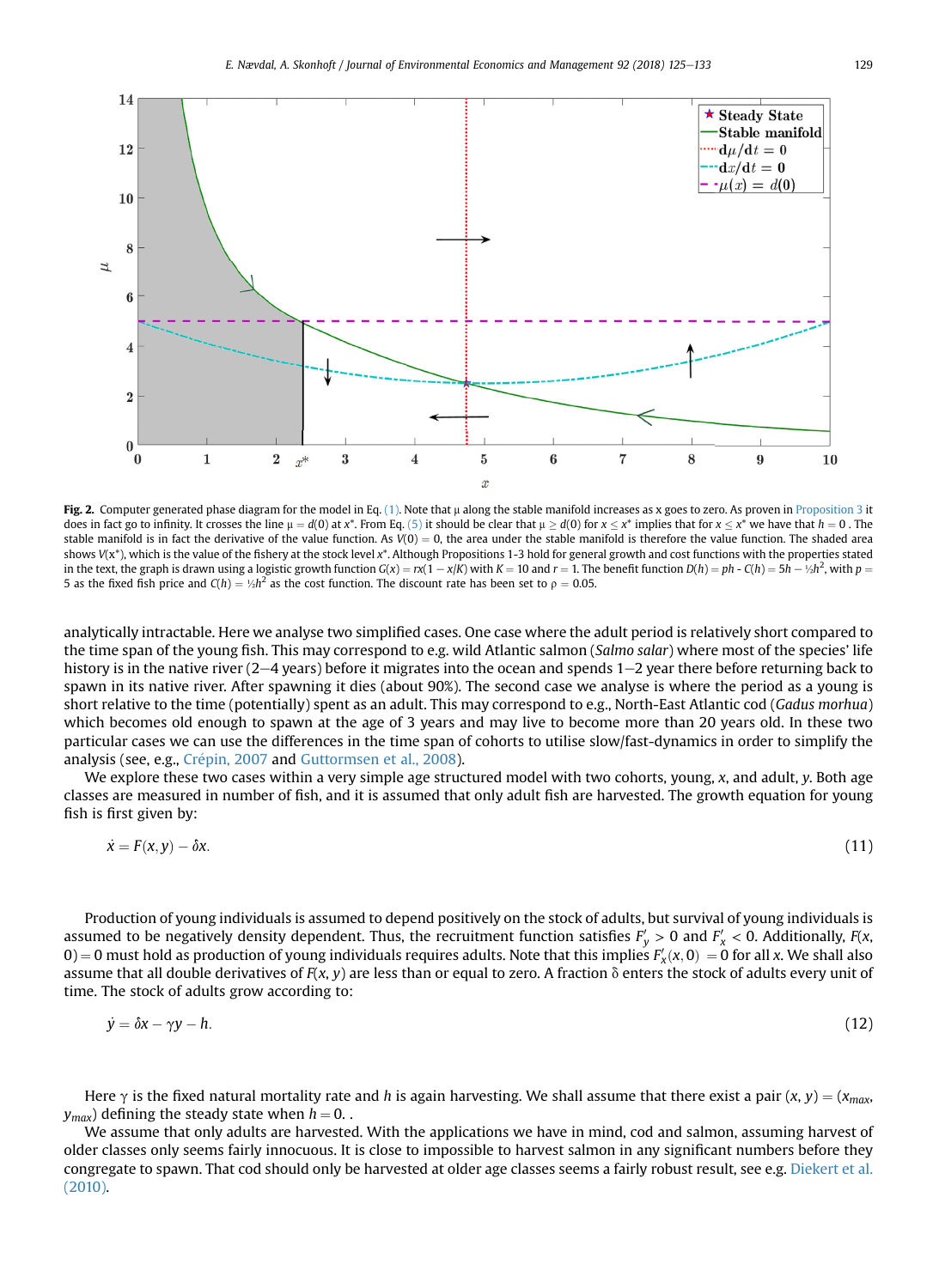3.1. Cod

Here it is assumed that y is the slow variable and x that moves instantaneously from steady state to steady state. Therefore we set  $x = 0$  and obtain from Eq. [\(11\):](#page-4-0)

$$
\delta x = F(x, y) \Rightarrow x = \varphi(y). \tag{13}
$$

From the assumption that  $F(x, 0) = 0$  it follows that  $\varphi(0) = 0$ . Implicit differentiation of (13) yields  $\varphi'(y) = -F'_y/(F'_x - \delta) > 0$ .<br>Sping  $\psi(y) = \varphi(y) = \chi(y)$  mplies that the expression for y may be written as: Defining  $\psi(y) = \varphi(y) - \gamma y$  implies that the expression for y may be written as:

$$
\dot{y} = \psi(y) - h. \tag{14}
$$

Instantaneous benefit from harvesting is given by  $D(h)$ . It is straight forward to verify that the problem

$$
\max_{h\geq 0} \int_{0}^{\infty} D(h)e^{-\rho t}dt \quad \text{subject to } \dot{y} = \psi(y) - h, \text{ and } y(0) \text{ given.}
$$
 (15)

has exactly the same structure as (1), so all the propositions from section [2](#page-1-0) apply.

## 3.2. Salmon

 $\sim$ 

Since Atlantic salmon is characterised by a long period as young before experiencing a short period as adult and dying after spawning, we can treat  $x$  as a slow variable and  $y$  as fast variable. The implication of  $y$  being a fast variable is that  $y$  moves very quickly from one steady state to another relative to x. Again, as a simplification, we model this by letting the movement of y from one steady state to another be instantaneous implying that  $\dot{y} = 0$  or  $y = (1/\gamma)(\delta x - h)$ from Eq. [\(12\).](#page-4-0) Inserting into Eq. [\(11\)](#page-4-0) gives then: gives then:

$$
\dot{x} = F(x, (\delta x - h)\gamma^{-1}) - \delta x \tag{16}
$$

The management problem may then be written as:

$$
\max_{h\geq 0} \int\limits_{0}^{\infty} D(h)e^{-\rho t}dt \quad \text{subject to } \dot{y} = F\left(x, (\delta x - h)\gamma^{-1}\right) - \delta x, \ x(0) \text{ given.} \tag{17}
$$

We now have an optimization problem with a slightly different structure than in problem (1), so the results from the previous section can not be taken for granted. The Hamiltonian associated with the problem in (17) is given by:

$$
H = D(h) + \mu \left( F(x, (\delta x - h)\gamma^{-1}) - \delta x \right)
$$
\n(18)

The Maximum Principle gives the following conditions for optimality:

$$
\frac{\partial H}{\partial h} = d(h) - \mu F_y' \left( x, (\delta x - h) \gamma^{-1} \right) \gamma^{-1} \le 0 \quad (= 0 \text{ if } h > 0)
$$
\n(19)

and

$$
\dot{\mu} = \rho \mu - \mu \Big( F_x \Big( x, (\delta x - h) \gamma^{-1} \Big) + \delta F_y \Big( x, (\delta x - h) \gamma^{-1} \Big) \gamma^{-1} - \delta \Big)
$$
\n(20)

Eq. (19) defines optimal harvest as a function of the stock and the shadow price. Let  $h(x, \mu)$  be the solution to the equation  $\partial H/\partial h = 0$ . Then h is defined by:

$$
h = \max(0, h(x, \mu)). \tag{21}
$$

We can use these conditions to draw a phase diagram. However, in order to draw a correct diagram we must apply some care. We need to draw a line that delineates the state space into regions where  $h > 0$  and  $h = 0$ . From condition (19) we have that for any x, the lowest value of  $\mu$  such that  $h = 0$  is given by

<span id="page-5-0"></span>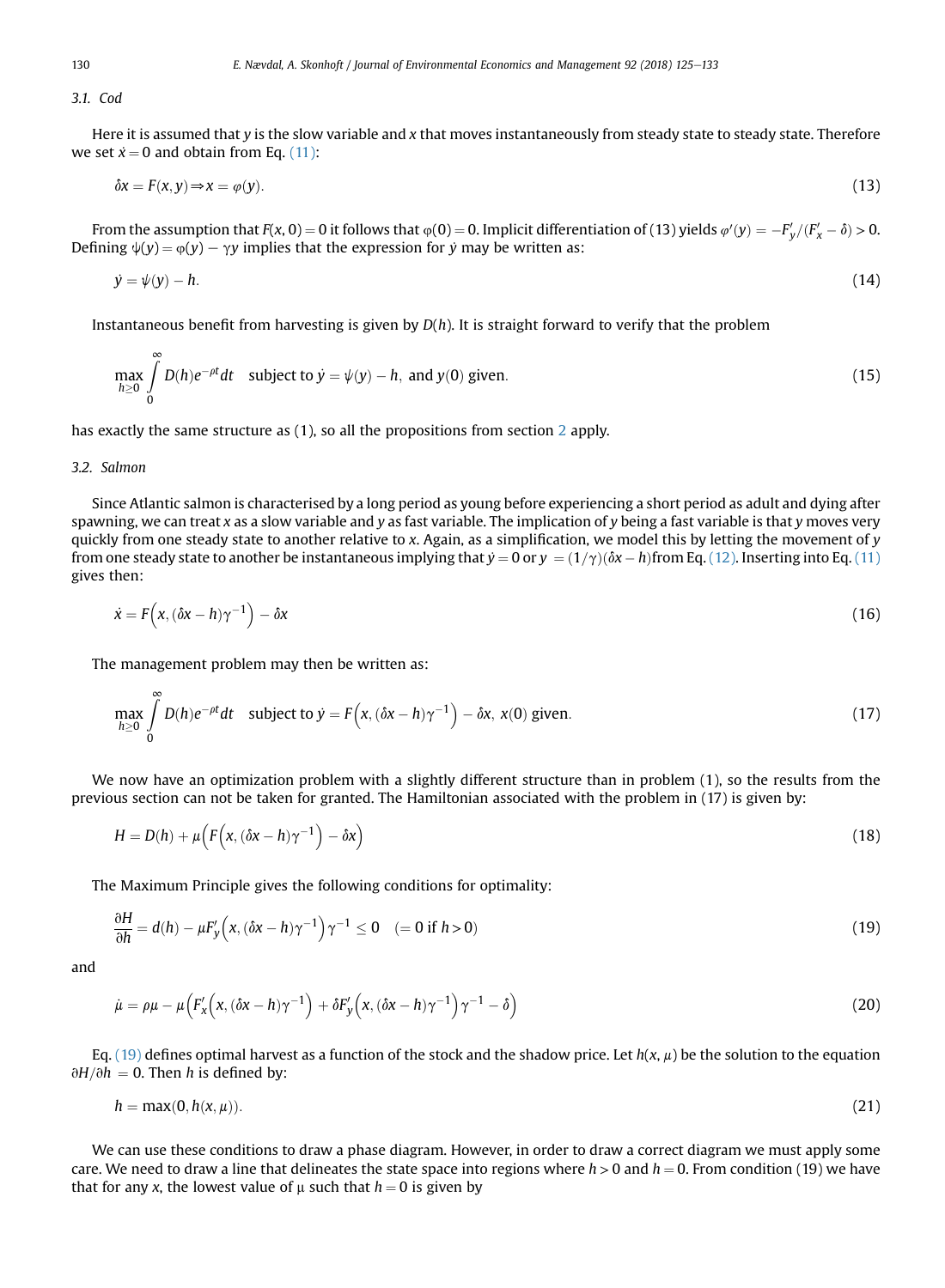$$
\mu = \frac{d(0)}{F'_y(x, \delta x \gamma^{-1})\gamma^{-1}}\tag{22}
$$

One way to interpret (22) is that for a given x the stable manifold lies above the  $\mu$  prescriped by (22), then optimal harvest is zero. If The stable manifold lies below this  $\mu$ , optimal harvest is positive. The line defined by (22) is illustrated in Fig. 3 as the  $h = 0$  line. The isocline where  $\dot{x} = 0$  is constructed in the following manner. Inserting  $h(x, \mu)$  into Eq. [\(16\)](#page-5-0) gives:

$$
\dot{x} = F(x, (\delta x - h(x, \mu))\gamma^{-1}) - \delta x = 0
$$
\n(23)

In particular, when  $x = 0$ , we have that:

$$
\dot{x} = F\left(0, -\frac{1}{\gamma}h(0, \mu)\right) = 0. \tag{24}
$$

But this is only possible if  $h(0, \mu) = 0$  as we have assumed that  $F(x, 0) = 0$ . It follows that at  $x = 0$ , the curve  $x = 0$  intersects the curve  $h = 0$ .<br>In order to construct the line for  $\mu = 0$ , we must acknowledge that the shape of this curve depends on whether h is positive

In order to construct the line for  $\mu = 0$ , we must acknowledge that the shape of this curve depends on whether h is positive<br>ont If h(x u) – 0, then  $\mu = 0$  and  $\mu(K'(\chi \delta w^{-1}) + \delta K'(\chi \delta w^{-1})w^{-1} = \delta)$ . The equation  $\mu = 0$  t or not. If  $h(x,\mu) = 0$ , then  $\mu = \rho\mu - \mu(F_x'(x,\delta x\gamma^{-1}) + \delta F_y'(x,\delta x\gamma^{-1})\gamma^{-1} - \delta)$ . The equation  $\mu = 0$  then has two solutions,  $\mu = 0$  and  $x - \tilde{x}$  defined by  $\rho + \delta = (F'(\tilde{x},\delta \tilde{x}\gamma^{-1}) + \delta F'(\tilde{x},\delta \tilde{x}\gamma^{-1})\gamma^{-1}) - 0$  which is  $x = \tilde{x}$  defined by  $\rho + \delta - (F_x'(\tilde{x}, \delta \tilde{x} \gamma^{-1}) + \delta F_y'(\tilde{x}, \delta \tilde{x} \gamma^{-1}) \gamma^{-1}) = 0$  which is a vertical line. However, when the line  $\mu$  lies below the  $h = 0$  line the isocline is a curve given by:  $h = 0$  line, the isocline is a curve given by:

$$
\dot{\mu} = \rho \mu - \mu \left( F_x \left( x, (\delta x - h(x, \mu)) \gamma^{-1} \right) + \delta F_y \left( x, (\delta x - h(x, \mu)) \gamma^{-1} \right) \gamma^{-1} - \delta \right) = 0 \tag{25}
$$

In order to establish a proposition similar to Propositions 1 above we note that in principle we have the same problem. The stable manifold can either intersect the  $\mu$ -axis where the lines  $\dot{x} = 0$  and  $h = 0$  intersect in which case  $h > 0$  for all  $x > 0$ , or it can cross the  $h = 0$  line at some  $x^*$  which implies that  $h = 0$  for all  $x \in [0, x^*]$ . It is a straight forward exercise to confirm that it is the latter that is the case by repeating the Proof in Proposition 1. If the stable manifold starts where the lines  $\dot{x} = 0$  and  $h = 0$ intersect, then it dips below the line  $\dot{x} = 0$  which is a contradiction. Proving the existence of  $x^*$  and that  $\lim_{x \to 0} \mu(x) = \infty$  is done by verbatim repetition of Propositions 2 and 3.



Fig. 3. Phase diagram for cohort fishery with fast slow dynamics. At  $x = x^*$ , the stable manifold crosses the  $h = 0$  boundary. Thus if  $x < x^*$  it is optimal to set harvest levels to zero. Also,  $\mu$  goes to infinity when x goes to zero. The diagram is generated with a version of the growth dynamics where  $\dot{\mathbf{x}} = ry(1 - x/K) - \delta x$  and  $\dot{\mathbf{y}} = \delta x$  $p - \gamma y - h$ .  $D(h)$  is again specified as  $ph - \frac{1}{2}h^2$ . Parameter values are given by  $r = 1$ ,  $p = 5$ ,  $K = 10$ ,  $\rho = 0.05$ ,  $\delta = 0.15$  and  $\gamma = 0.2$ .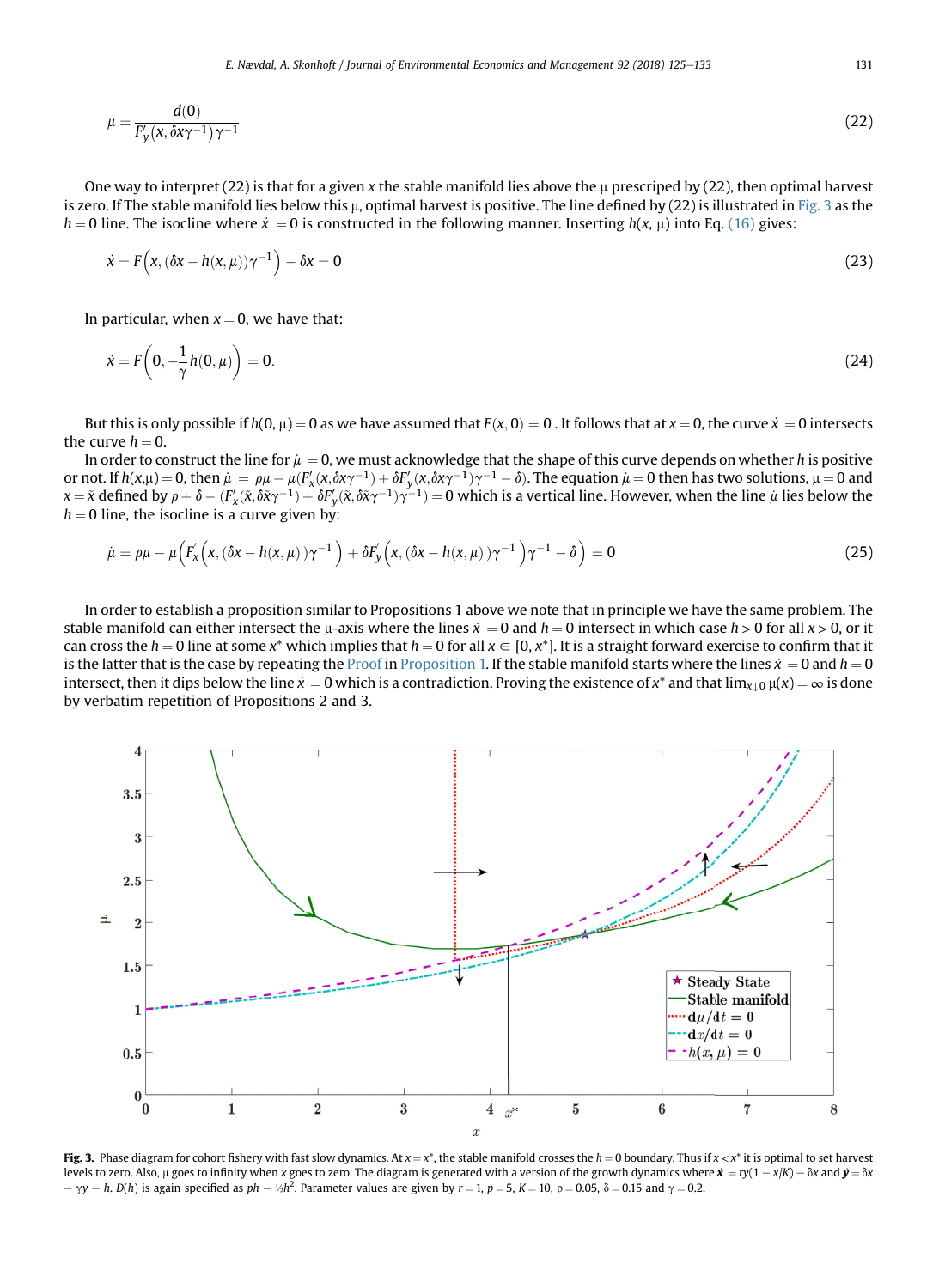## <span id="page-7-0"></span>4. Concluding remarks

In this paper we have examined the basic nonlinear control variable biomass fishery model originating from [Clark and](#page-8-0) [Munro \(1975\),](#page-8-0) and demonstrated under what circumstances it is optimal to stop harvesting when the stock becomes sufficiently low. The main assumptions in our model of a schooling fishery are: 1, that the intrinsic (maximum) growth rate of the fish stock exceeds that of the discount rent. 2, That the growth of the fish stock is zero when the fish stock is zero and 3. That the marginal net benefit is finite for all harvest levels, and particularly for zero harvest.

The paper provides 3 Propositions and these enable us to draw a more complete phase diagram than what is found in, among others, [Clark \(2005\)](#page-8-0) and [Leonard and Long \(1992\).](#page-8-0) The most important of these propositions from a management perspective, is that it always exists a strictly positive stock level below which it is optimal to not harvest. This is perhaps not too surprising. If the value of fish stock grows faster in the ocean than it does in the bank, we would prefer to have the fish staying in the ocean until it has grown to the point where the return in the ocean is equal to returns in the bank. The nonnegativity constraint on harvesting implies that we cannot put fish into the lake. However, the fact that optimal harvest levels is always zero for low stock levels also imply that the shadow price of the stock will always go to infinity as the stock goes to zero. This was proven for both the biomass model and for simple cohort models with fast/slow-dynamics.

In a much cited review article, Jim [Wilen \(2000\)](#page-8-0) points out that the huge literature studying optimal harvesting in fishery models has had negligible impact on actual management in fisheries. He also points out the many reasons for this. However, there have been several attempts to transform optimized dynamic harvest strategies into more practical applicable harvest rules. These harvest control rules (HCR) are typically represented by feedback control rules that links the control variable, the catch or effort, to the state variable, the fish stock. For a review see, e.g., [Deroba and Bence \(2008\).](#page-8-0) Depending on the formulation of the current benefit function, these HCR can take many forms including the popular proportional harvesting rule; that is, a fixed fraction of the stock should be removed every year. Therefore, this rule allows for harvesting when the stock is close to zero. Our results indicate that harvesting when the stock is close to zero should not be encouraged and that HCR models that do prescribe it as optimal to harvest at close to zero stock levels depend on an assumption of infinite instantaneous marginal benefit of harvesting for this to be correct. Another rule initiated by [Engen et al. \(1997\)](#page-8-0), is the socalled proportional threshold rule. This HCR indicates that a certain fraction of the fish stock above a certain minimum stock level, the threshold, should be harvested while there should be no harvest at all below the threshold. This harvest rule is accordingly in line with our main finding.

# Conflicts of interest

This is to confirm that we in submitting this paper we have no conflicts of interest or financial interests.

#### Acknowledgements

We are grateful to Colin Clark, Alexander Sigurdsson, Jim Wilen, two anonymous reviewers, Till Requate and participants at the 5th Workshop on Age-structured models in Natural Resource Economics in Kiel for constructive comments. Eric Nævdal is grateful for funding from Norwegian Research Council's program Environment 2015, project 196199.

#### Appendix. The solution to the differential equation in Proposition 3.

Dividing the differential equation by  $\mu$  and integrating over  $[x, x^*)$  gives:

$$
\int_{x}^{x^{*}} \frac{1}{\mu(x)} \frac{d\mu}{d\eta} d\eta = \int_{x}^{x^{*}} \frac{\rho}{G(\eta)} d\eta - \int_{x}^{x^{*}} \frac{G'(\eta)}{G(\eta)} d\eta
$$

$$
-\int_{\mu(x^{*})}^{\mu(x)} \frac{1}{\mu} d\mu = \int_{x}^{x^{*}} \frac{\rho}{G(\eta)} d\eta - \left(\ln(G(x^{*})) - \ln(G(x))\right)
$$

$$
\ln\left(\frac{\mu(x)}{\mu(x^{*})}\right) = -\int_{x}^{x^{*}} \frac{\rho}{G(\eta)} d\eta + \ln\left(\frac{G(x^{*})}{G(x)}\right)
$$

$$
\frac{\mu(x)}{\mu(x^{*})} = \frac{G(x^{*})}{G(x)} exp\left(-\int_{x}^{x^{*}} \frac{\rho}{G(\eta)} d\eta\right)
$$

Inserting for  $\mu(x^*) = d(0)$  and rearranging gives the expression for  $\mu(x)$ .